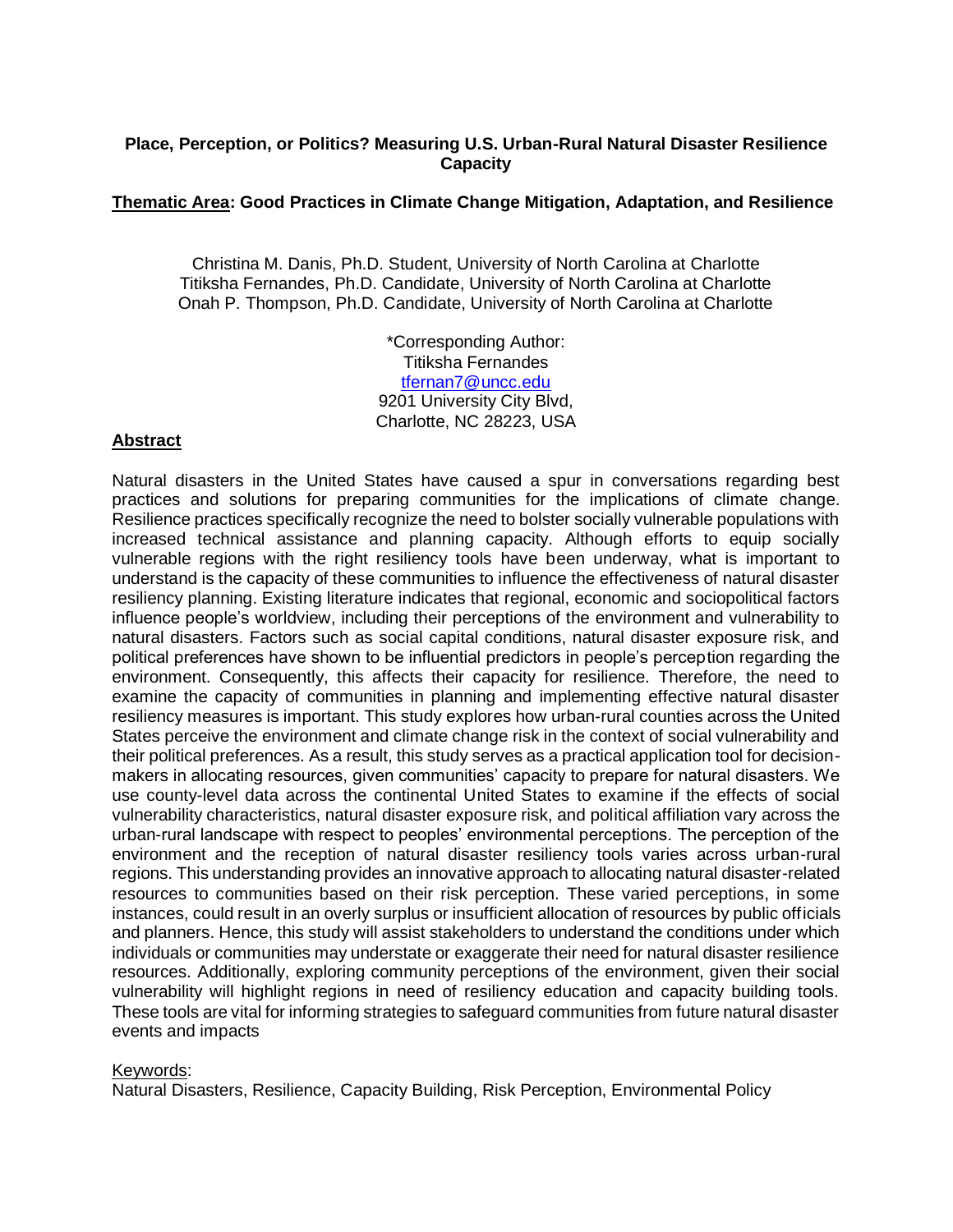### **Introduction**

Since 1980 the United States has experienced 241 weather-related events where the cumulative costs from damages have been greater than \$1 billion (Table 1, NOAA, 2019a). Additionally, the overall costs of these weather events is over \$1.6 trillion so far, while more frequent weatherrelated natural disaster events are predicted (NOAA, 2019a). Disaster event types vary over the 1980-2018-time frame, with 42% reported as severe storms at \$226.9B in loss as compared to \$919.7B in loss for tropical cyclone events which had the second highest occurrence frequency at 17.4%. Freeze and winter storm events combined total 10.3% of all hazard events and make up for \$70.3 B in losses. This show that geography matters when hazard/climate disaster strikes. After long deliberation and wait for disaster relief funds, in June 2019, the United States Congress passed a \$19.1 billion bipartisan disaster assistance bill (Appropriation.House.Gov, 2019). The need for the United States Congress to approve supplemental disaster relief packages is not new and bipartisan support for natural disaster assistance policy makes sense because natural disasters are blind to geopolitical borders, socioeconomic conditions, gender, and race. What is relevant is that the June 2019 supplemental disaster relief package was delayed due to partisan disagreement about the amount of funds for Puerto Rico, post hurricane Maria. This was the longest time period recorded for the United States Congress vote for a disaster relief bill due to a specific disaster community. What this means for congressional support for future disaster aid in rural, suburban and urban communities is unknown.

When a natural disaster declaration event occurs the Federal Emergency Management Agency (FEMA)<sup>1</sup> deploys within its 10 United States regions, people and resources to assist state, county, and local government response and recovery efforts. Once the response and recovery efforts have stabilized, FEMA continues to support community resilience efforts with grant funds and technical assistance (FEMA, 2004; DRRA, 2018). The local government and community are responsible for deciding the new development and progress of the community in terms of 'bouncing back' from the disaster. This highlights the importance of equipping communities with the right tools to manage and bounce back from the impacts of a natural disaster. Therefore, the more knowledgeable and prepared a community is prior to a natural disaster event, the more resilient they may be once disaster strikes (NOAA, 2019b).

<sup>1</sup> On Oct. 5, 2018, President Trump signed the Disaster Recovery Reform Act of 2018 into law as part of the Federal Aviation Administration Reauthorization Act of 2018 (DRRA. 2018). The purpose of this reform is to acknowledge the shared responsibility for disaster response and recovery. It aims to reduce the complexity of FEMA and build the nation's capacity for the next catastrophic event. The law contains approximately 50 provisions that require FEMA policy or regulation changes for full implementation, as they amend the Robert T. Stafford Disaster Relief and Emergency Assistance Act (https://www.fema.gov/robert-t-staford-disaster-relief-and-emergency- assistance-actpublic-law-93-288-amended).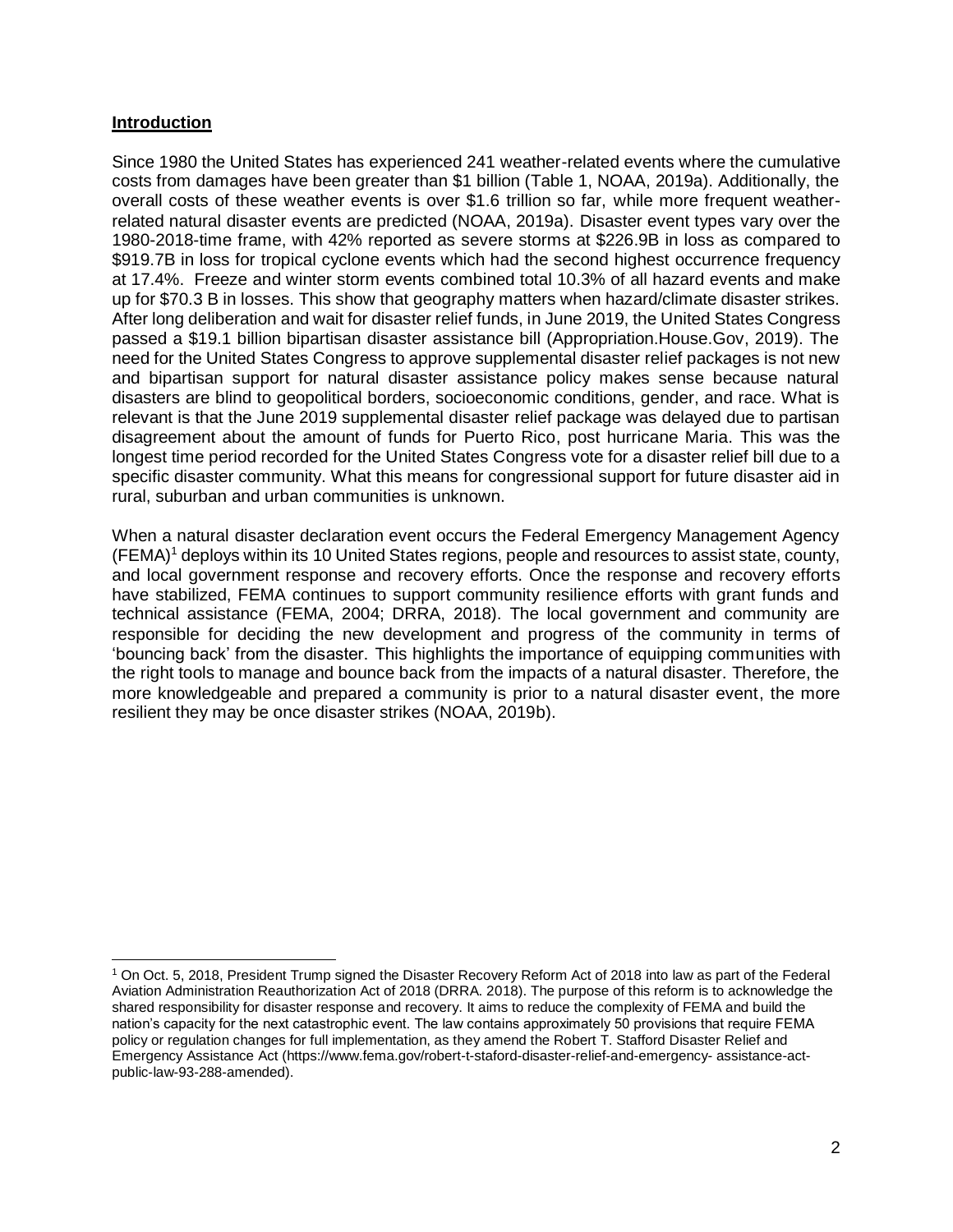| <b>Disaster Type</b>    | <b>Number</b><br>of Events | Percent<br>Frequency | <b>CPI-Adjusted Losses</b><br>(Billions of Dollars) | <b>Percent of</b><br><b>Total Losses</b> | <b>Average Event Cost</b><br>(Billions of Dollars) |
|-------------------------|----------------------------|----------------------|-----------------------------------------------------|------------------------------------------|----------------------------------------------------|
| Drought                 | 26                         | 10.80%               | \$244.30                                            | 14.60%                                   | \$9.40                                             |
| Flooding                | 29                         | 12.00%               | \$123.50                                            | 7.40%                                    | \$4.30                                             |
| Freeze                  | 9                          | 3.70%                | \$30.00                                             | 1.80%                                    | \$3.30                                             |
| Severe Storm            | 103                        | 42.70%               | \$226.90                                            | 13.60%                                   | \$2.20                                             |
| <b>Tropical Cyclone</b> | 42                         | 17.40%               | \$919.70                                            | 55.10%                                   | \$21.90                                            |
| Wildlife                | 16                         | 6.60%                | \$78.80                                             | 4.70%                                    | \$4.90                                             |
| <b>Winter Storm</b>     | 16                         | 6.60%                | \$47.30                                             | 2.80%                                    | \$3.00                                             |
| <b>All Disasters</b>    | 241                        | 100%                 | \$1,670.50                                          | 100%                                     | \$6.90                                             |

*Table 1: Breakdown by hazard type of the 241-billion-dollar weather and climate disasters assessed from 1980-2018 (CPI-adjusted) (Source: NOAA, 2019a)*

In order to receive grant funds and support to expedite recovery or 'bounce back' of the community, FEMA requires communities to have their disaster management plans in place prior to the disaster occurrence. Recognizing the limited ability of smaller communities to bounce back from natural disasters, FEMA provides additional resources for communities with less than 25,000 in population and small impoverished communities with less than 3,000 in population (FEMA, 2004, DRRA, 2018). Although FEMA provides the funds for disaster preparedness, it is the responsibility of states to implement FEMA approved hazard mitigation plans for all residents in order to be eligible for these grant funds.

The conversation regarding resiliency efforts is incomplete without an understanding of the spatial and demographic context within which these efforts can be operationalized. The United States consists of about 90% of rural land area populated by over 60 million people, reflecting less than 20% of the entire United States population (HAC, 2018). Rural areas are growing in diversity, have higher rates of homeownership and are increasing in age as compared to urban areas. The Redefining Rural America Report (CFAP, 2019) indicates that in order for a policy to be more equitable and effective, the urban-rural narrative needs to be more nuanced than a one size fits all solution. To provide more evidence against the one size fits all policy, rural areas now tend to have higher credit needs as compared to urban areas. Simultaneously, they are experiencing a decline in banks and federally backed lending institutions, thereby exasperating their situation. As of 2018, approximately 70% of rural mortgages are from urban lending institutions (HAC, 2018). Further, the stagnation of wages in rural areas continues as compared to urban areas. This stagnation coupled with the loss of younger populations and lower education attainment rates makes rural households more financially vulnerable. When this economic and social vulnerability is met with the occurrence of a natural disaster, it limits the ability of rural residents to plan for and implement their social and economic come back.

States ability to design and develop a disaster response plan is not void of political or ideological influence. Perceived level of disaster threat is typically viewed with partisan or ideological lenses (YPCC, 2019). Therefore, political office holders may choose to design a disaster preparedness plan in a manner that constituents will be happy with, not the plan that may be warranted. As a result, the disaster preparedness plan accepted by a community that believes in limited government interference in their affairs, may be different from one where the community supports greater government involvement. As long as a political leader's motives are incentivized by a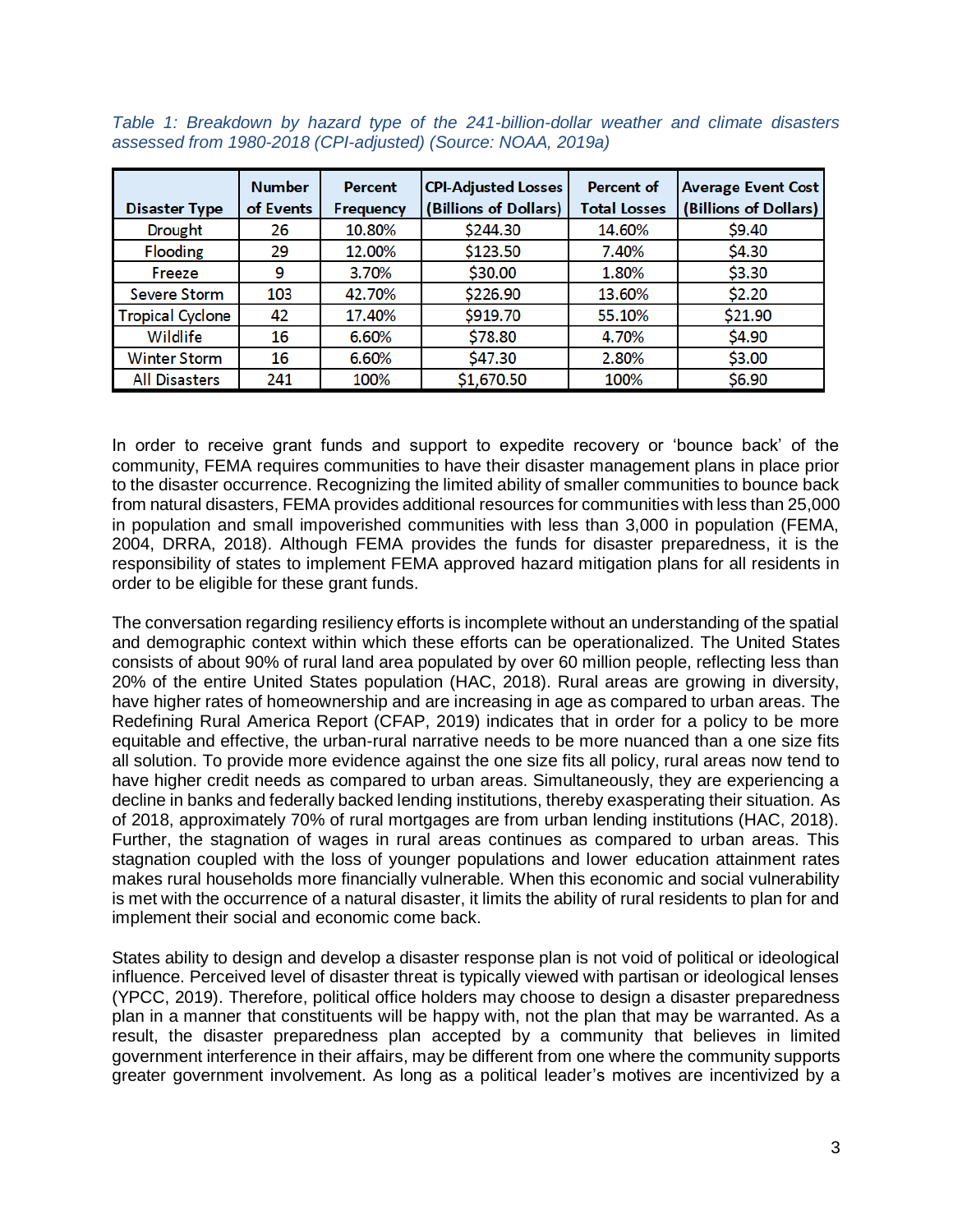guaranteed win in the next election, there will always be the danger of making preparations that conform to the political preferences of the community rather than the actual degree of need.

The above-highlighted challenges call for new solutions to disaster preparedness in both rural and urban settings. Therefore, in light of this need, the purpose of this research is to assist policymakers with a greater understanding of how environmental perception and the reception of natural disaster resiliency tools may vary across urban-rural regions. This study seeks to better understand how support for environmental policies from the 2016 Cooperative Congressional Collection Survey (CCES) responses are influenced by the growing socio-political divide, the nature of urban-rural areas, race, social vulnerability conditions, and previous disaster exposure. Specifically, the study examines if support for environmental policy differs in urban-rural counties, amongst race and is influenced by political affiliation. Additionally, the nature of how previous disaster exposure and social vulnerability of the counties impact these perceptions is considered.

A greater understanding of how communities perceive environmental policy and risks may serve to inform context-sensitive narratives and outreach approaches that better reflect a community's values and understanding about how they should prepare for a natural disaster event. This understanding provides an innovative approach to allocating natural disaster-related resources to communities based on their risk perception. These varied perceptions, in some instances, could result in an overly surplus or insufficient allocation of resources by public officials and planners. Hence, this study will assist stakeholders to understand the conditions under which individuals or communities may understate or exaggerate their need for natural disaster resilience resources. Additionally, exploring community perceptions of the environment, given their social vulnerability will highlight regions in need of resiliency education and capacity building tools. These tools are vital for informing strategies to safeguard communities from future natural disaster events and impacts.

From a broader perspective, the differences in urban-rural political inclination, race, social vulnerability, and environmental policy perceptions may inform the nature and extent of United States disaster assistance funds and FEMA support actions across urban-rural areas. Will the increase in disaster costs and growing political divide amongst urban-rural populations mean that only some will be eligible for disaster assistance while others wait? The policy implications are already presenting themselves. The June 2019 bipartisan disaster assistance package that resulted in the longest delay between a disaster and the congressional approval of assistance is one example of this potential implication. (King, 2019). Increased delays in disaster aid funding approval will implicate communities with high social vulnerability in greater ways than those that are less vulnerable and more capable of addressing community needs while they await funding.

As our literature review details, there is a consensus that social vulnerability reduces natural disaster resilience. Also, the economic disparity between urban and rural areas is believed to be accompanied by a growing socio-political divide and differences in the perception of the value for enhanced environmental policy to address climate change. The literature with regard to greater education and understanding about the impending need for increased community resilience and preparedness to natural disaster events is substantive and aligned in its suggestion that more research and education is warranted.

Our study examines how attitudes towards enhanced environmental regulations vary based on geography, population density, race and political party preference to evaluate the nature of community perceptions about natural disaster events. The research design includes urban-rural counties across the United States to better understand the dilemma of how to improve education and communication about the relationship between environmental regulations and climate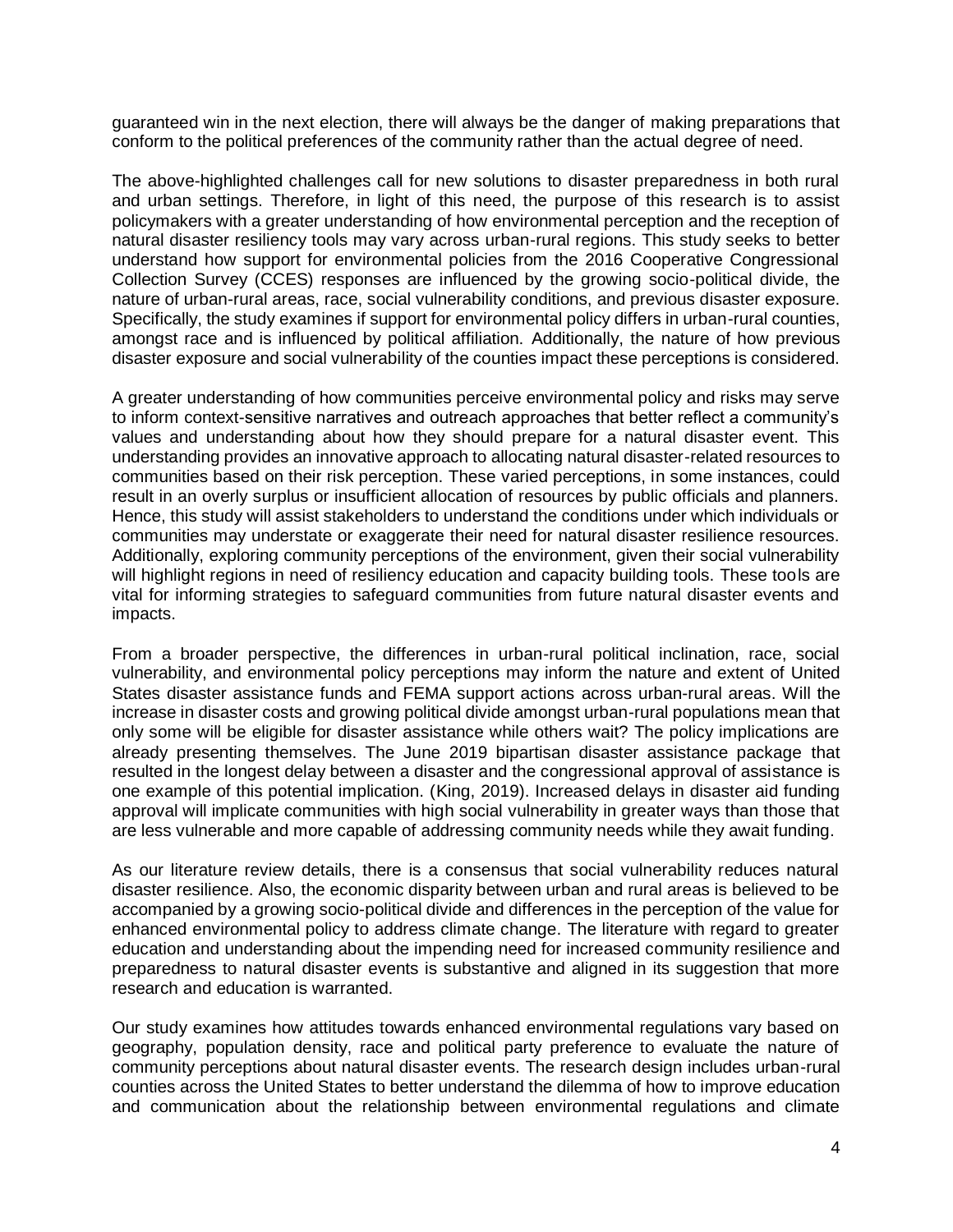science policy. We return to how differences that have resulted from the growing socio-political divide in the United States need to be understood by policymakers in the conclusion and emphasize the importance of the need for greater education and varied approaches for enhancing natural disaster resilience planning, practice, and narratives.

## **Literature Review**

There is a growing consensus in the literature that populations with increased social vulnerability are less resilient to natural disaster events. Because all regions of the United States have experienced a natural disaster event, the concept of social vulnerability within a disaster management context continues to receive attention in the literature (ATSDR, 2018; Cutter, 2016; Flanagan, et al, 2011; Juntunen, 2005). One recent area of interest is understanding how congressional support for ever-increasing FEMA disaster relief funding will be influenced by an ever-growing political divide in the United States. While the literature does not expressively evaluate the nature of recent congressional action, it does evaluate the relationship between political partisanship and urban and rural support for enhanced climate change policies.

The work of Cutter et al. (2003; 2008) includes a social vulnerability index (SVI) related to disaster resilience. This tool was developed for researchers and policymakers for understanding the relationship between underlying community vulnerability factors and disaster risk. Currently, the Center for Disease Control (CDC) uses an SVI with 15 United States census variables at tract level to help local officials identify communities that may need support in preparing for hazards; or recovering from disaster (ATSDR, 2018). The 15 variables are represented by four themes: socioeconomic status, housing composition and disability, minority status, and language and housing and transportation. The CDC SVI has been supported in the literature as a tool for assisting with hazard mitigation planning studies, particularly for rural communities (Horney et al., 2015; 2017).

The spatial distribution of populations at greater risk to natural disaster events has been explored in the literature as well (Frazier et al, 2013). Ever since the 2016 presidential election, attention to the needs and desires of urban, suburban, and rural communities has increased and the topic of the urban-rural divide continuum has seen a resurgence in news stories, academic research, and philanthropic investments. Urban-rural counties are ideal for focusing on resilience building because states along with their county governments have the authority to oversee disaster policy (Cutter et al., 2010). Mapping CDC SVI county-level data reveal spatial patterns of potential vulnerability to disaster which assists in understanding how the disaster cycle: preparedness, response, recovery, and mitigation, may be an increased risk for some communities compared to others (ATSDR, 2018; Morrow, 1999). Additional work has explored the impact of natural disasters explicitly for rural communities (Dabson, 2011; Homsy & Warner, 2013). Problems in rural hazard preparedness may include limited funding for rural assistance agencies such as ambulance and fire staff, increased travel impedances, longer travel distances and response times for emergency management personnel, and out-migration of young people which affects workforce and staffing. Additionally, because public communication infrastructure is more expensive per capita, effective communication systems may be substandard or non-existent in these communities (RHIH, 2018).

More recently the role of political party affiliation as it relates to environmental policy support and climate science recognition has also been explored in the literature. The motivated attention experimental research by Luo and Zhao (2019) indicates that political orientation may bias the way individuals pay attention to climate change evidence. Individual perception of this evidence varies in accordance with their stated liberal or conservative values. The Yale Program on Climate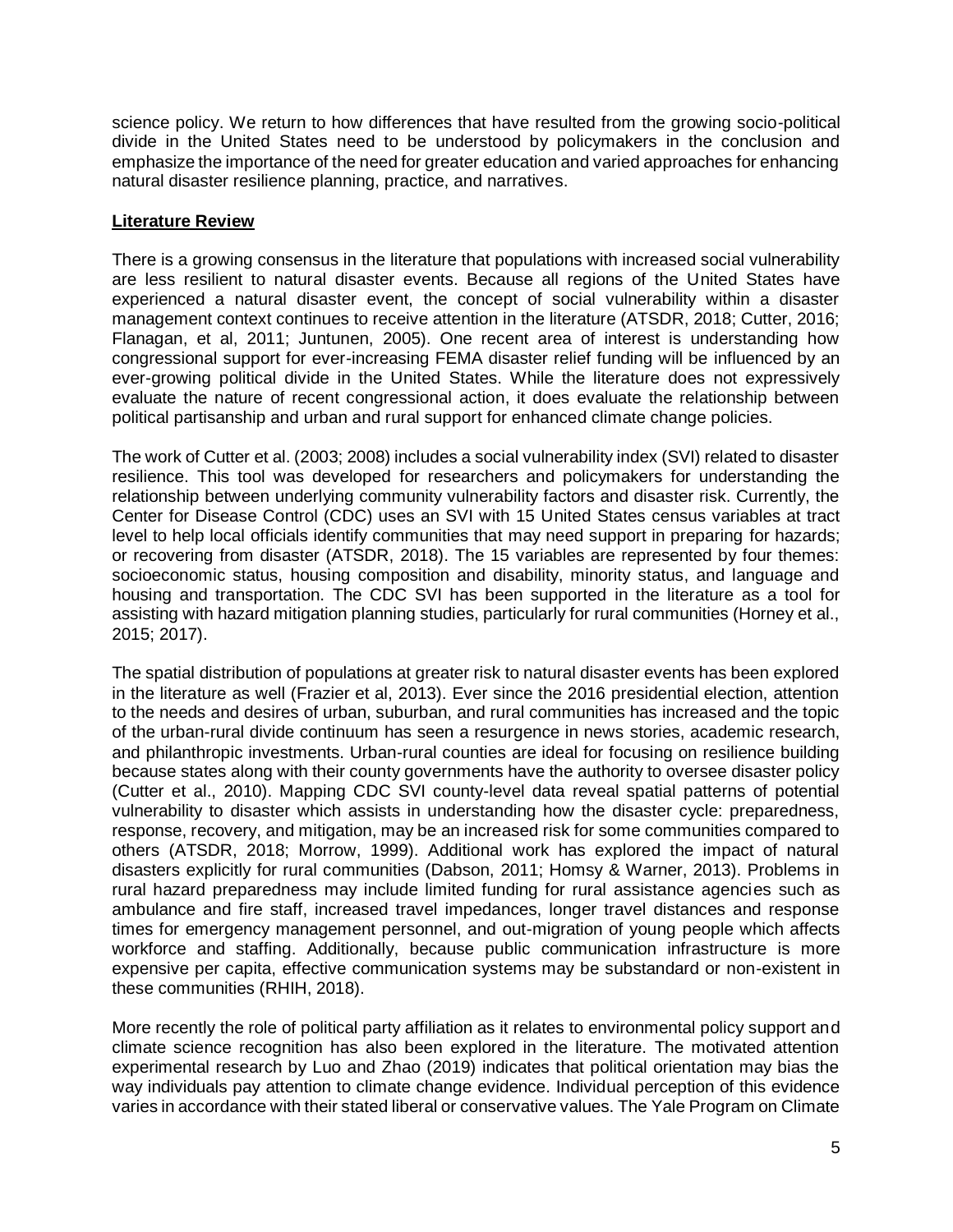Change Communication (YPCC) conducted a national survey from 2008 to 2017 that clearly indicates the growing divide between democrats and republicans with regard to the role of anthropogenic sources, blame for increased severe weather events, and how individuals perceive their risk and vulnerability to severe weather events (YPCC and Mason4C, 2019; Ballow et al., 2019).

Among some of the factors explored in the literature regarding environmental perception and attitudes, racial background has been viewed as a key factor in influencing an individual's environmental perception. The Hierarchy of Needs Theory<sup>2</sup> (Maslow, 1970) and Environmental Deprivation Theory<sup>3</sup> (Liere & Dunlap, 1980) provide the theoretical framework for determining this relationship. According to the Hierarchy of Needs Theory we expect that minority populations, due to their higher socio-economic vulnerability, would be less likely to support environmental policy regulation. On the other hand, Environmental Deprivation Theory predicts that those at higher risks or exposure to deteriorating environments will be more likely to have positive environmental attitudes. One can infer from this that because minority populations are more likely to live in deteriorating environments, they will be have a higher likelihood of supporting environmental actions.

A review of the literature provides us with several variables that could influence one's perception of the environment and consequently their support for environmental regulation. These factors will help us determine the reception of environmental resources such as resiliency tools based on an individuals' location, exposure, political affiliation, and their racial background.

#### **Methodology and Data**

 $\overline{a}$ 

To analyze the underlying factors that cause disparities regarding perceptions of the environment across communities, we collect our variables from several sources. The 2016 Cooperative Congressional Election Survey (CCES) provides us with four questions regarding support for environmental policy, which were evaluated for 3,143 continental United States counties. The questions are listed in Table 2. Each of these questions tap into unique domains of an individual's environmental policy preferences. These preferences also suggest the degree of an individual's possible reception to suggested resiliency tools. Questions about the Environmental Protection Agency (EPA) and the Clean Air Act tap into an individual's preference of how much government involvement is acceptable to them. The questions on fuel efficiency and renewable probe into how much the individual is willing to sacrifice for the overall environmental good. A combination of these two aspects provides a measure of the overall stance an individual has with respect to environmental concerns. Thus, in order to analyze an individual's overall environmental preference, we created an additive index that unified the responses from the four questions. The categories and their distributions are provided in Table 3.

<sup>&</sup>lt;sup>2</sup> The Hierarchy of Needs Theory suggests that poor or minority populations have more pressing daily needs, which include earning wages and taking care of dependents, and therefore, concerns regarding the environment or its protection become secondary.

<sup>&</sup>lt;sup>3</sup> Environmental Deprivation Theory links exposure to deteriorating environments. The more exposed an individual is to environmental risk, the more likely they are to have positive environmental perceptions.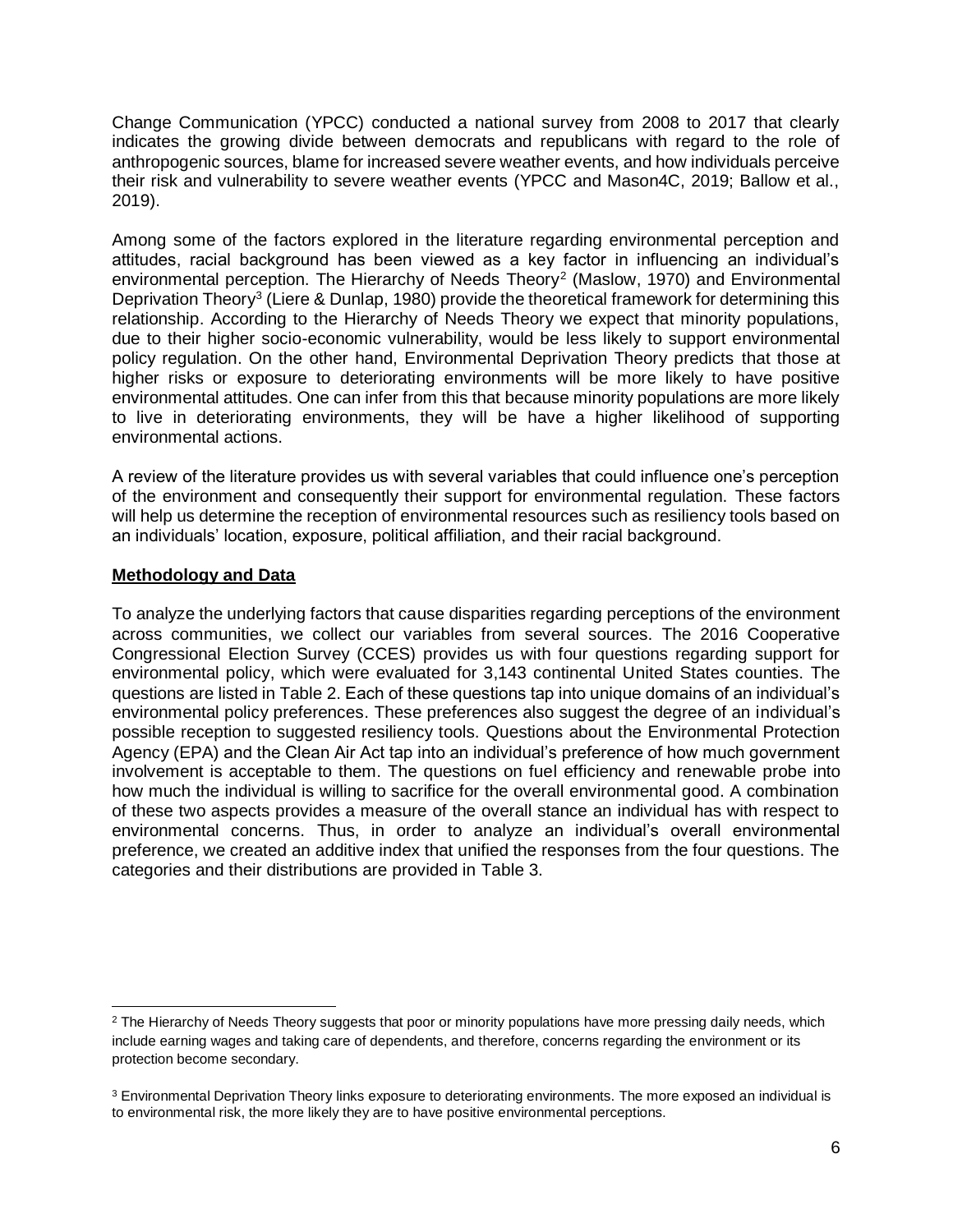*Table 2 Environmental policy perception questions from the Cooperative Congressional Election Survey of 2016*

| <b>Variable Name</b>   | <b>Survey Question Wording</b>                                                                                                                                   | <b>Response</b><br><b>Scale</b> |
|------------------------|------------------------------------------------------------------------------------------------------------------------------------------------------------------|---------------------------------|
| EPA_regulate           | Give Environmental Protection Agency power to regulate 0 – Oppose<br><b>Carbon Dioxide emissions</b>                                                             | $1 -$ Support                   |
| <b>Fuel Efficiency</b> | Raise required fuel efficiency for the average automobile 0 - Oppose<br>from 25 mpg to 35 mpg                                                                    | $1 -$ Support                   |
| Renewables             | Require a minimum amount of renewable fuels (wind,<br>solar, and hydroelectric) in the generation of electricity even<br>if electricity prices increase somewhat | $0 - Oppose$<br>$1 -$ Support   |
|                        | Strengthen_acts Strengthen enforcement of the Clean Air Act and Clean 0 - Oppose<br>Water Act even if it costs U.S. jobs                                         | $-$ Support                     |

*Table 3 Dependent Variable – Environmental Index created from the four environmental policy perception survey questions from the Cooperative Congressional Election Survey of 2016*

| <b>Environmental Index</b>                    | <b>Frequency</b> | <b>Percent</b> | Cum.   |
|-----------------------------------------------|------------------|----------------|--------|
| 0 - Do not support any of the policy options  | 10,035           | 15.58          | 15.58  |
| 1 - Supports only one of the policy options   | 6,647            | 10.32          | 25.90  |
| 2 - Supports only two of the policy options   | 9,167            | 14.23          | 40.13  |
| 3 - Supports only three of the policy options | 11,485           | 17.83          | 57.97  |
| 4 - Supports all four policy option           | 27,072           | 42.03          | 100.00 |
| Total                                         | $N = 64,406$     | 100            |        |

The Social Vulnerability Index (SVI) and urban-rural divide were the key independent variables in the study. The SVI is from the ATSDR's Geospatial Research, Analysis & Services Program (GRASP) 2016 Social Vulnerability Index. SVI is a tool used by public health officials and emergency response planners to identify and map communities which might currently or in the future need support after a hazardous event such as severe weather, floods, disease outbreaks, or chemical exposure (SVI documentation). The index is made up of four components or themes, on the basis of which communities are ranked and given values between 0 to 1. The four themes range from socioeconomic, household composition and disability, minority status and language, and housing and transportation. In our study, we used the socioeconomic dimension of the SVI as our measure of vulnerability. This is because socioeconomic measures have been implicated in many studies as predictors of individual's capabilities to influence situations and or inform their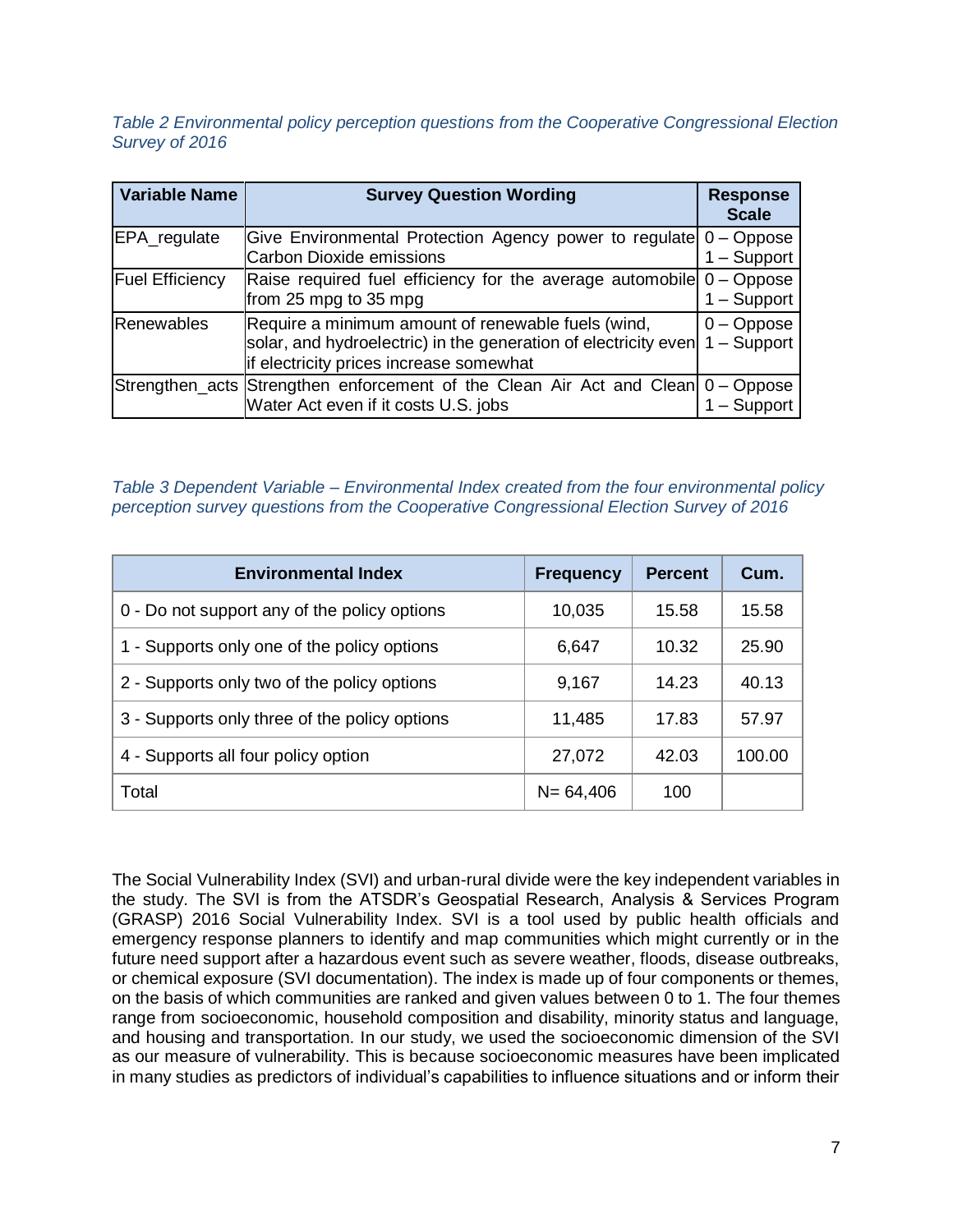overall preferences, especially with regards to the environment (Liere & Dunlap, 1980; Whittaker et. al, 2005).

Our second key independent variable is the urban-rural Isserman code developed by Andrew Isserman (2005). This code deviates from the traditional method of categorizing counties as purely urban or rural, which does not accurately measure the diversity in population density which exists across counties. Instead, the Isserman code ranks counties on a continuum into four classes: urban, urban mixed, rural, and rural mixed. There are many ways to define and categorize urban and rural in the literature. We use the Isserman classification because it allows for inner and outer suburban counties or mixed urban and mixed rural areas to be evaluated along the rural-urban continuum. No one county is truly entirely urban or entirely rural, however the ability to categorize counties based on population density patterns across the county into four versus two categories is more reflective of US demographic and land use patterns (Isserman, 2005).

Our political variable is the presidential election results from 2016. Counties were categorized as Republican or Democrat based on which party's candidate received a majority vote from that county. This partisan variable also strongly correlates with the general ideological leaning of the county. The Race variable includes categories for White, Black, Hispanic, and other races. Finally, we add a variable indicating the total number of county disaster declarations that occurred between 1953 and 2018.

To measure the overall environmental preferences, we used simple linear regression models to analyze the relationship between our independent variables and our dependent variable. Though the focus of this study is on the overall environmental preferences or attitudes of individuals, for each of the four component parts of the overall policy preferences, we used a logistic regression to investigate each component part<sup>4</sup>. Regression model errors are independent across clusters but correlated within clusters. With expected correlation of individual responses in the same county that can bias our results, we controlled for that effect by clustering our regression at the county level. Furthermore, for the overall environmental preference model, we used dummy variables to parse out the effects of each of the categories in the independent variables.

We were also interested in finding out if an individual's social vulnerability has similar effects across the different geographic spaces. In other words, does an individual's geographic location increase or reduce any potential effect of the person's vulnerability status? To investigate this, we interacted the spatial variable and social vulnerability status. In both situations, we controlled for the effects of race, FEMA regions and number of disaster events experienced by the county. We assume that counties with high number of disaster events are more likely to have a more favorable outlook towards pro-environmental policies compared to counties with fewer disaster events. Race was also controlled for in the study because studies have shown that it is an important predictor of social, economic, and environmental policy preferences. The results are displayed in the next section.

# **Results and Discussion**

In our main model, we regressed our environmental index on other independent variables. As can be seen from Figure 1 all variables except for disaster incidents and mixed urban are statistically significant. Increase in one's vulnerability reduces one's support for pro-environmental policies.

<sup>4</sup> See Appendix 1 for the results of all the five models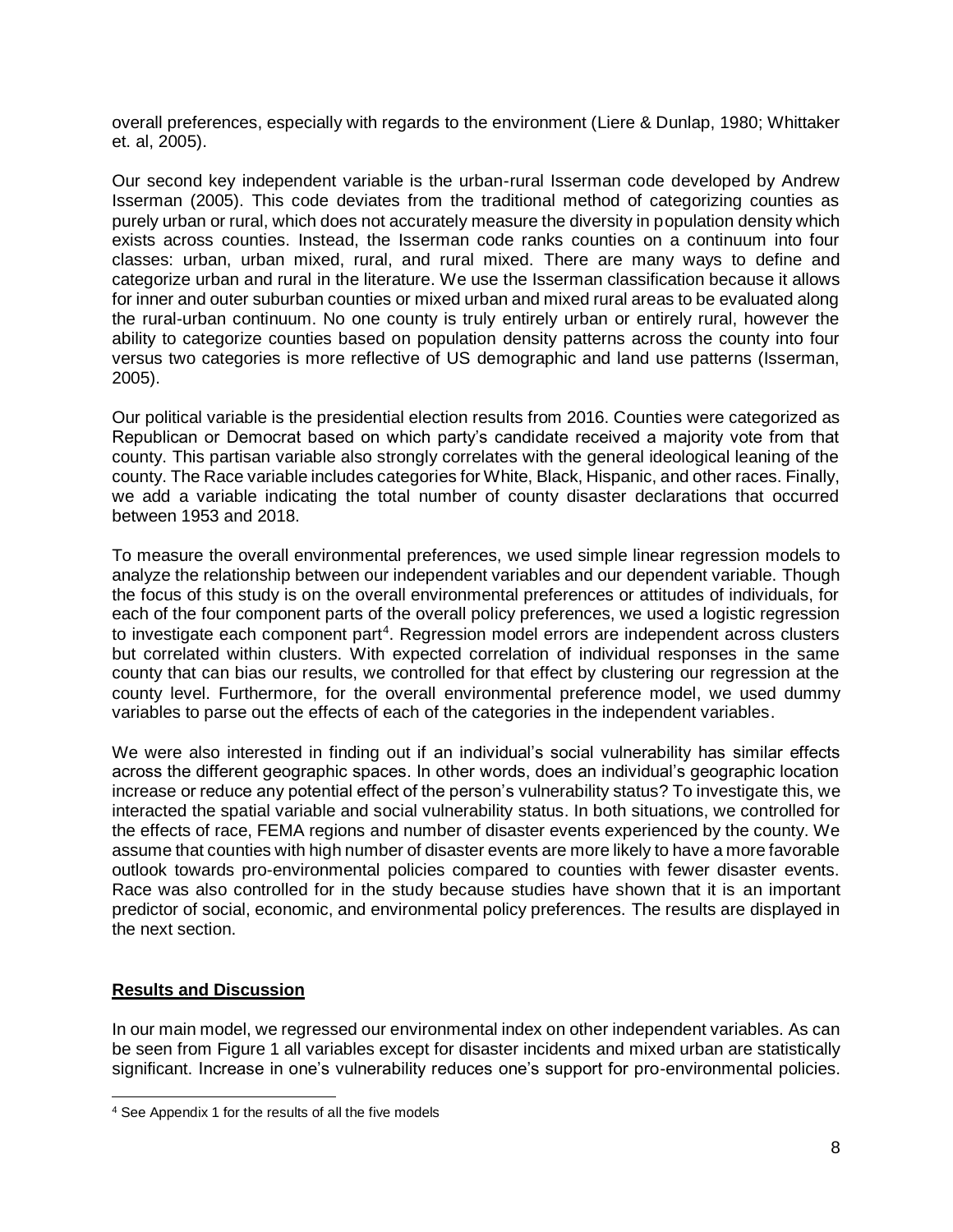Also, in terms of geographic locations, individuals in either rural or mixed rural communities are less likely to support pro-environmental polices compared to people in urban communities. It should be noted that the urban-rural variable is a categorical variable. This mean that the relationship of the spatial variables: mixed urban, rural, and mixed rural, with environmental perception are all compared to urban areas. Race and partisanship also significantly influence environmental attitudes. Here, we see that compared to whites, blacks are more likely to allow broader government involvement or willing to make additional individual sacrifice for a better environment. The same behavior is seen with partisanship. Democrats are more likely to support more governmental influence or willing to make personal sacrifice for perceived better environment. In all, the biggest impact on individual's willingness to either make personal sacrifice or allow more government influence in their community is driven by the individual's partisan leaning.

This contrast to our expectations that individuals in communities that have more disaster exposures over time will be more willing to allow for either more government "help" or more willing to make personal sacrifice. In fact, the model shows the number of disaster declaration events have no relationship with an individual's environmental policy preferences. This is interesting as one would expect that exposure to a natural disaster would alter one's perception regarding the environment.



*Figure.1. Model 1 - Factors that influence individuals' environmental policy perceptions.*

*Note: The effects of Rural, Mixed-rural, & Mixed-urban all compare to Urban Areas.*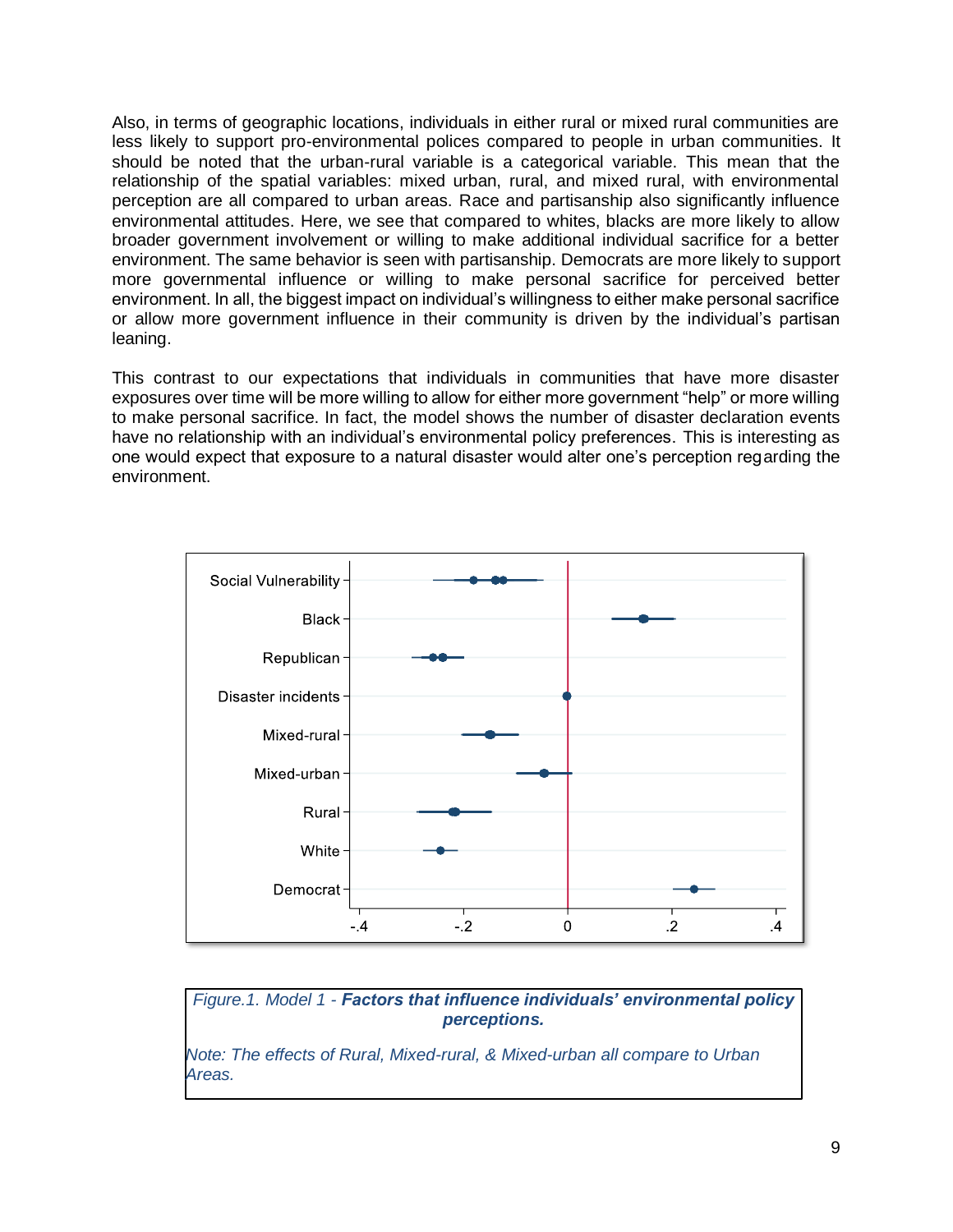In our interaction model, we test the effects of one's social vulnerability on environmental attitudes and the variation by geographic space. The results show that the effect of social vulnerability varies by location. Figure 2 provides the interaction effects of SVI with each of the spatial categories on an individual's support for pro-environmental policies. The SVI effect is almost zero if the individual lives in an urban community, but if the individual lives in a rural community, increasing social vulnerability reduces the likelihood for the individual to support proenvironmental policies. However, true to Isserman's (2005) notion that the urban-rural dichotomy does not tell the whole story, there is a nuanced relationship and interaction between the two extremes. Figure 3 shows the effect of vulnerability is less drastic for the mixed communities when compared to rural communities, but are more influential when compared to the urban communities. Hence, policymakers should take into consideration how the community or geographic space of an individual may interact with the person's social vulnerability status to increase or reduce the acceptability of proposed policies.



*Figure.2. Interaction effects of SVI with only urban and rural spatial categories on an individual's support for pro-environmental policies.*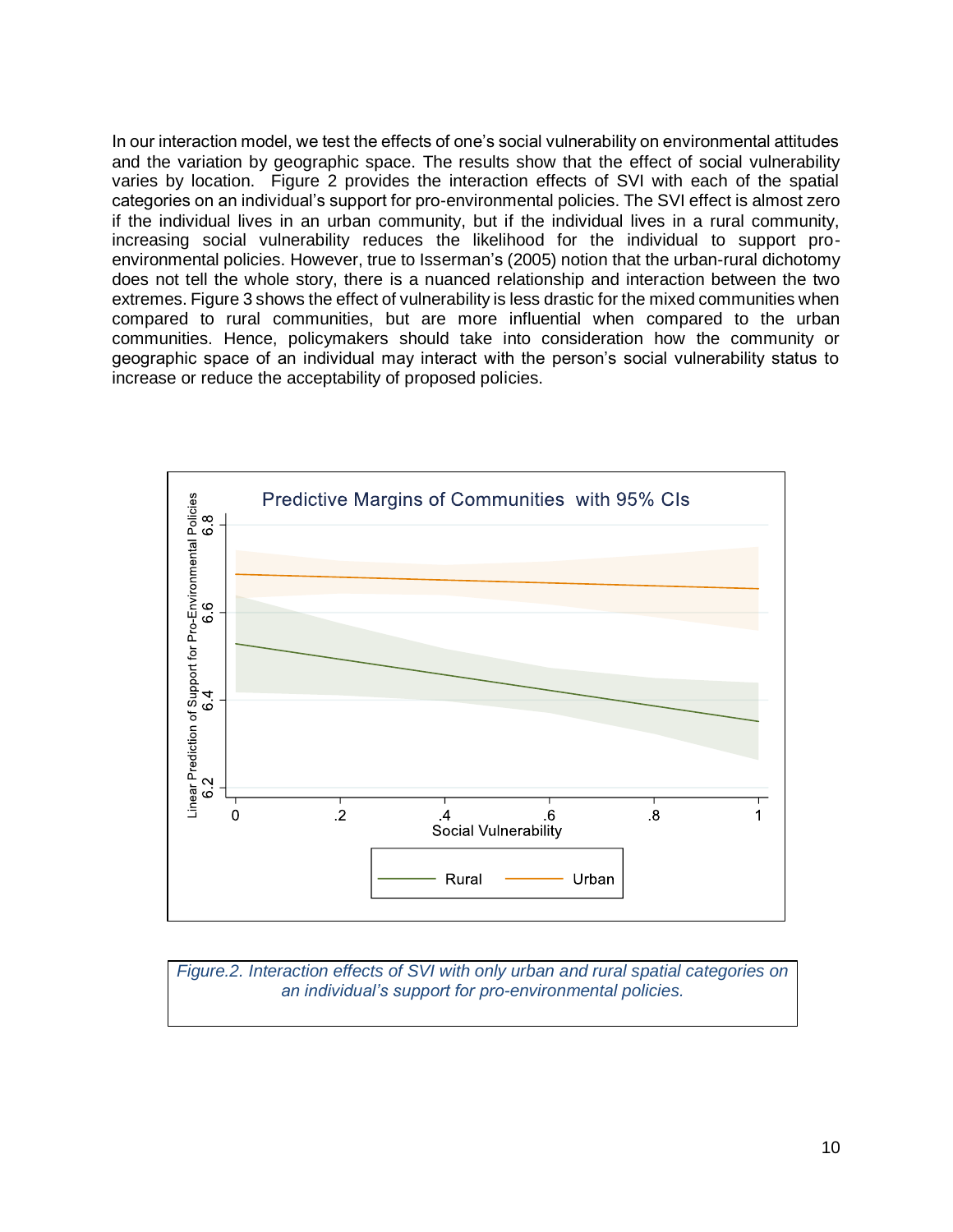

*Figure.3. Interaction effects of SVI with each of the spatial categories on an individual's support for pro-environmental policies.*

# **Conclusions**

In order to mitigate and plan for emergencies, state, local, and tribal officials need to identify socially vulnerable communities to provide increased assistance during and post-disaster. However, such agencies are generally underfunded and burdened by other responsibilities or unequipped to undertake such a task (Flanagan et. al, 2011). It is then possible that urban or rural areas with higher social vulnerability and low perceived environmental risks will suffer more than areas with low social vulnerability and high perceived environmental risks. These differences in attributes are further nuanced by the political preferences of the community. Therefore, these differences suggest that resources need to be carefully allocated to communities at the nexus of their perceived risks, social vulnerability characteristics, political preferences, and their geographical location.

This study adds one more data point to the growing volume of evidence that the US rural community is far more diverse economically, demographically, and in terms of industry than is frequently reported. The moderating effect of socially vulnerable populations whether they be urban, suburban or rural indicates they are less apt to support enhanced environmental policy actions. Race matters with regard to social vulnerability and the spatial dimensions of urban and rural communities. The growing socio-political divide plays a key role in how an individual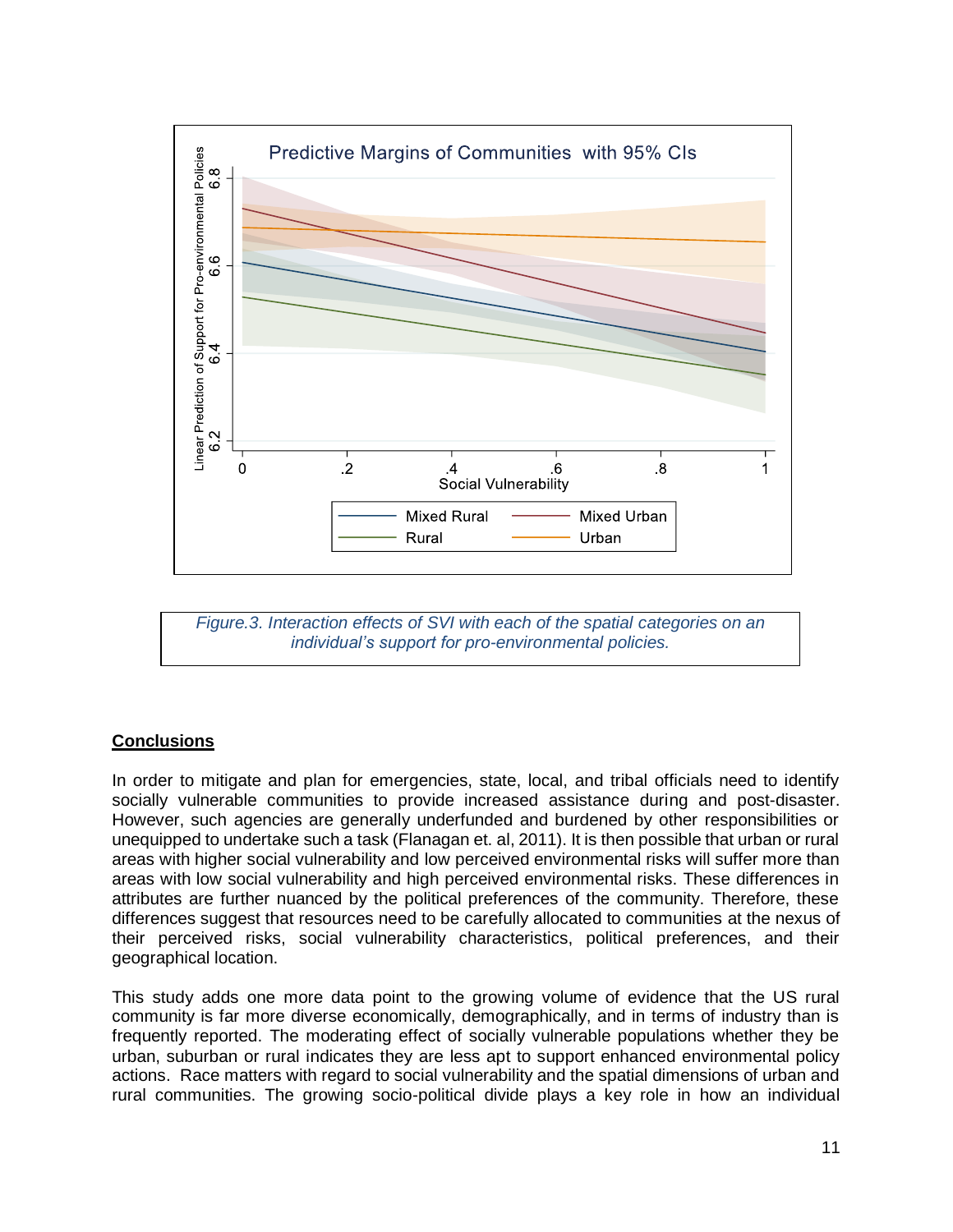perceives the need for enhanced environmental policies and government intervention in creating a more climate-resilient United States. The challenge of developing a narrative that can educate and inform communities across the United States about the relationship between the environment and natural disaster events will need to be nuanced and context-sensitive based on the nature of the audience. Thus, any discussion of urban, suburban or rural climate science environmental policy solutions will need to acknowledge these differences in order to be effective and equitable.

Finally, this study explores how urban-rural counties across the United States perceive the environment and climate change risk in the context of social vulnerability and their political preferences. As a result, the results from this study can be used as a practical application tool for decision-makers in allocating resources, given communities' capacity to prepare for natural disasters. As we stated above, the perception of the environment and the reception of natural disaster resiliency tools varies across urban-rural regions. This new understanding provides an innovative approach to allocating natural disaster-related resources to communities based on their risk perception. Hence, this study can assist stakeholders to understand the conditions under which individuals or communities may understate or exaggerate their need for natural disaster resilience resources. Additionally, exploring community perceptions of the environment, given their social vulnerability highlights regions in need of resiliency education and capacity building tools. These tools are vital for informing strategies to safeguard communities from future natural disaster events and impacts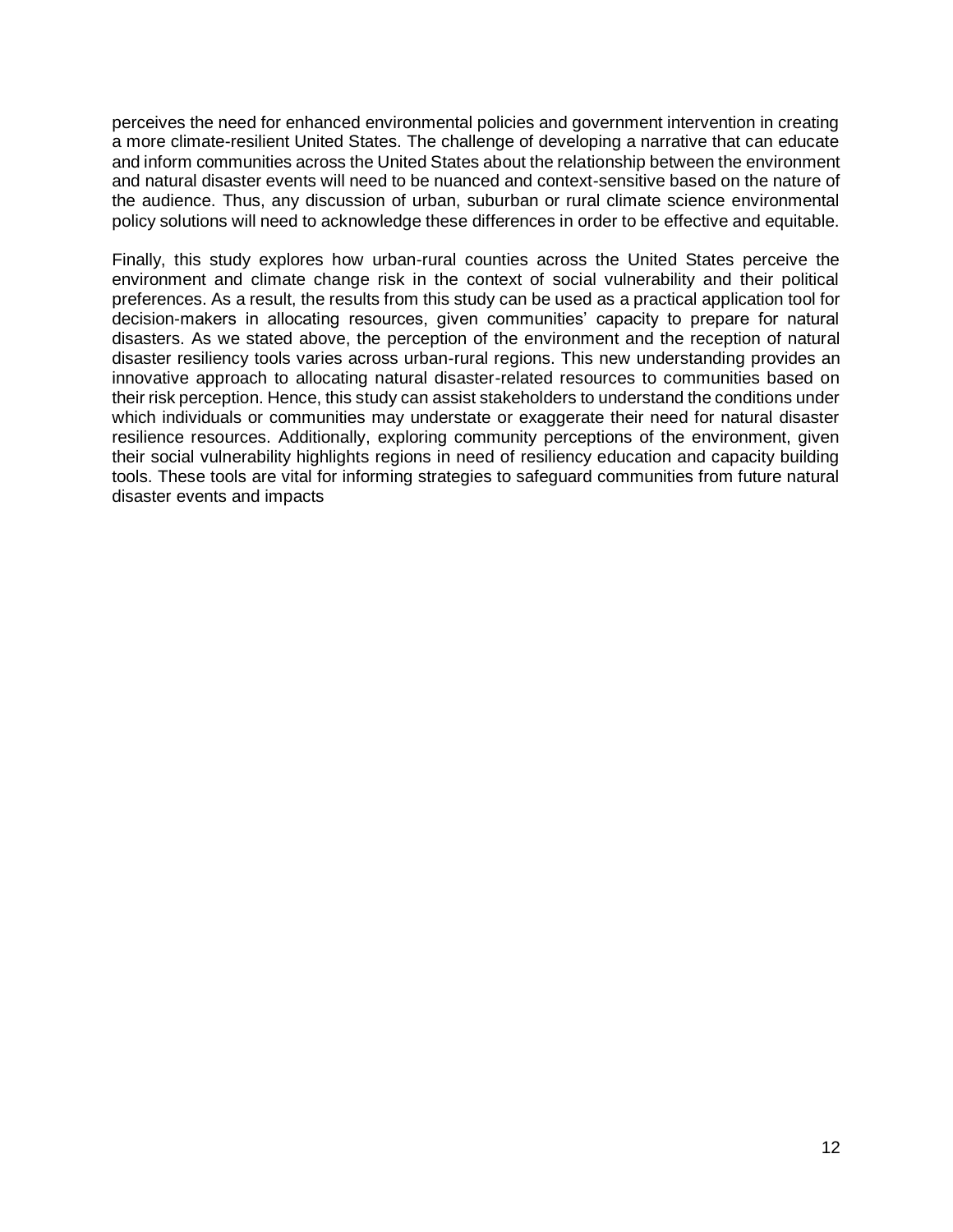# **Bibliography**

- Agency for Toxic Substances and Disease Registry (ATSDR). "CDC's Social Vulnerability Index." 2018. [https://svi.cdc.gov/.](https://svi.cdc.gov/)
- Ajilore, Olugbenga, and Zoe Willingham. 2019. "Redefining Rural America Center for American Progress," July 2019. https://www.americanprogress.org/issues/economy/reports/2019/07/17/471877/redefiningrural-america/.
- Ballew, Matthew T., Anthony Leiserowitz, Connie Roser-Renouf, Seth A. Rosenthal, John E. Kotcher, Jennifer R. Marlon, Erik Lyon, Matthew H. Goldberg, and Edward W. Maibach. 2019. "Climate Change in the American Mind: Data, Tools, and Trends." *Environment: Science and Policy for Sustainable Development* 61 (3): 4–18. [https://doi.org/10.1080/00139157.2019.1589300.](https://doi.org/10.1080/00139157.2019.1589300)
- Cutter, Susan L. 2016. "The Landscape of Disaster Resilience Indicators in the USA." *Natural Hazards* 80 (2): 741–58. [https://doi.org/10.1007/s11069-015-1993-2.](https://doi.org/10.1007/s11069-015-1993-2)
- Cutter, Susan L., Bryan J. Boruff, and W. Lynn Shirley. 2003. "Social Vulnerability to Environmental Hazards." *Social Science Quarterly* 84 (2): 242–61. https://doi.org/10.1111/1540-6237.8402002.
- Cutter, Susan L., Lindsey Barnes, Melissa Berry, Christopher Burton, Elijah Evans, Eric Tate, and Jennifer Webb. 2008. "A Place-Based Model for Understanding Community Resilience to Natural Disasters." *Global Environmental Change* 18 (4): 598–606. [https://doi.org/10.1016/J.GLOENVCHA.2008.07.013.](https://doi.org/10.1016/J.GLOENVCHA.2008.07.013)
- Dabson, Brian. 2011. "Rural Regional Innovation: A Response to Metropolitan-Framed Place-Based Thinking in the United States." *Australasian Journal of Regional Studies* 17 (1): 7– 21. https://search.informit.com.au/documentSummary;dn=361996661028196;res=IELHSS.
- House Appropriations. "Emergency Supplemental Summary." 2019. https://appropriations.house.gov/sites/democrats.appropriations.house.gov/files/Fact Sheet Senate-Passed Disaster Supplemental Appropriations Bill House Approps Cmte.pdf.
- H.R.302 115th Congress (2017-2018): FAA Reauthorization Act of 2018. "Disaster Recovery Reform Act of 2018." 2018. https://www.congress.gov/bill/115th-congress/housebill/302/text?q=%7B%22search%22%3A%5B%22HR+302%22%5D%7D&r=1.
- FEMA. 2004. "Multi-Hazard Mitigation Planning Guidance Under the Disaster Mitigation Act of 2000." https://www.fema.gov/media-library-data/1424878409827 c19165ee0d13e65f864b85f8c00546e5/State\_Mitigation\_Planning\_Guidance\_2008.pdf.
- Flanagan, Barry E, Edward W Gregory, Elaine J Hallisey, Janet L Heitgerd, and Brian Lewis. 2011. "A Social Vulnerability Index for Disaster Management." *Article 3 Journal of Homeland Security and Emergency Management* 8 (1). https://doi.org/10.2202/1547- 7355.1792.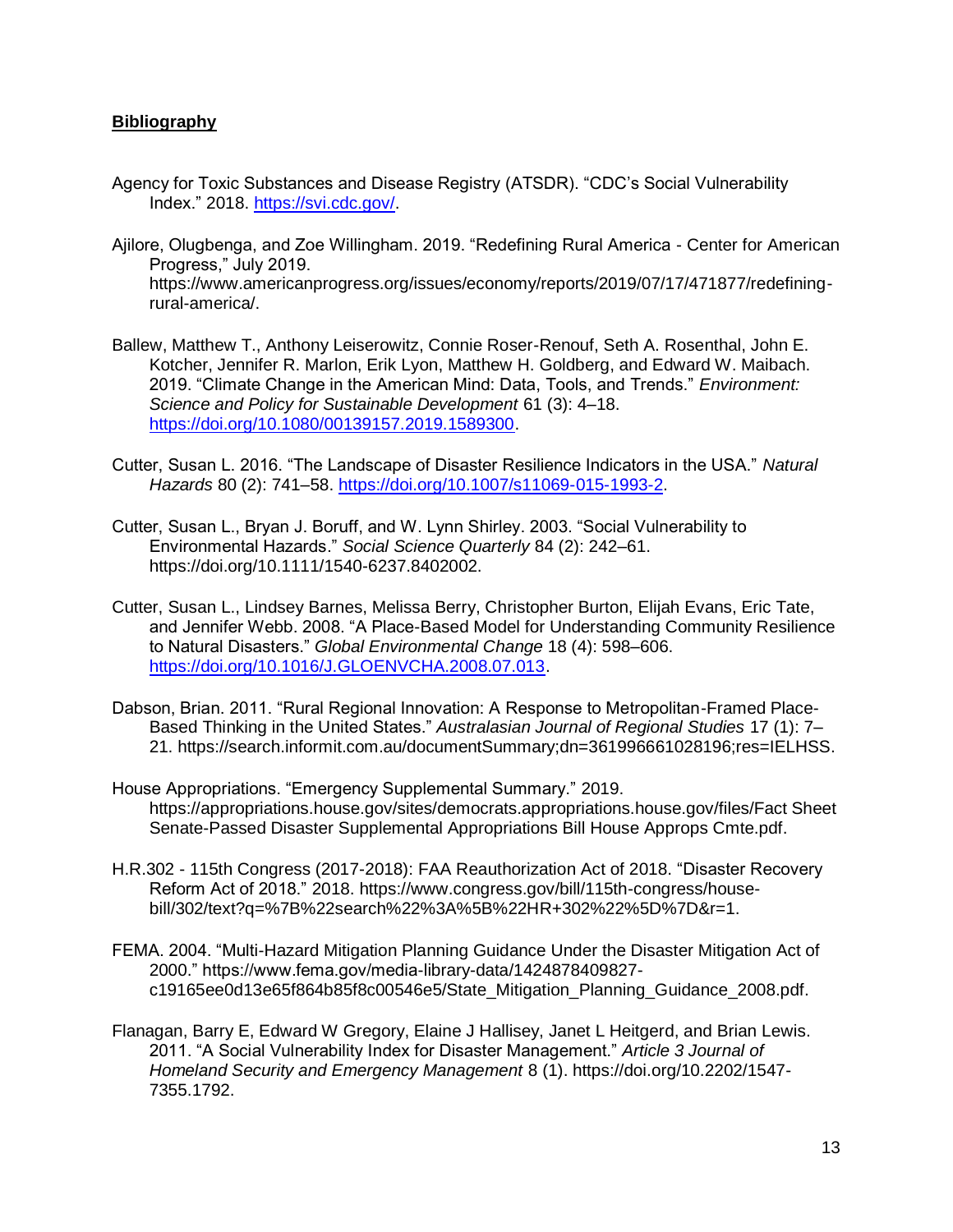- Frazier, Tim G., Courtney M. Thompson, Ray J. Dezzani, and Danielle Butsick. 2013. "Spatial and Temporal Quantification of Resilience at the Community Scale." *Applied Geography* 42 (August): 95–107. https://doi.org/10.1016/J.APGEOG.2013.05.004.
- Homsy, George C., and Mildred E. Warner. 2013. "Climate Change and the Co-Production of Knowledge and Policy in Rural USA Communities." *Sociologia Ruralis* 53 (3): 291–310. https://doi.org/10.1111/soru.12013.
- Horney, Jennifer, Mai Nguyen, David Salvesen, Caroline Dwyer, John Cooper, and Philip Berke. 2016. "Assessing the Quality of Rural Hazard Mitigation Plans in the Southeastern United States:" *Http://Dx.Doi.Org/10.1177/0739456X16628605*, March. https://doi.org/10.1177/0739456X16628605.
- Horney, Jennifer, Matt Simon, Shannon Grabich, and Philip Berke. 2015. "Measuring Participation by Socially Vulnerable Groups in Hazard Mitigation Planning, Bertie County, North Carolina." *Journal of Environmental Planning and Management* 58 (5): 802–18. https://doi.org/10.1080/09640568.2014.892870.
- Housing Assistance Council. 2018. "CRA in Rural America Infographic." Accessed July 31, 2019. https://create.piktochart.com/output/39253704-cra-in-rural-america-infographic.
- Juntunen, Lorelei. 2006. "TsuInfo Alert, April 2006. Addressing Social Vulnerability to Hazards." *Institute for Business & Home Safety* 4 (2): 3–10. [http://www.dnr.wa.gov/geology/tsuinfo/index.html.http://www.dnr.wa.gov/geology/tsuinfo/](http://www.dnr.wa.gov/geology/tsuinfo/index.html.http:/www.dnr.wa.gov/geology/tsuinfo/)
- King, Ledyard. 2019. "Congress Passes Disaster Aid after Trump Spat with Puerto Rico." *USA Today*, June 3, 2019. [https://www.usatoday.com/story/news/politics/2019/06/03/congress](https://www.usatoday.com/story/news/politics/2019/06/03/congress-passes-disaster-aid-after-trump-spat-puerto-rico/1331924001/)[passes-disaster-aid-after-trump-spat-puerto-rico/1331924001/](https://www.usatoday.com/story/news/politics/2019/06/03/congress-passes-disaster-aid-after-trump-spat-puerto-rico/1331924001/)
- Liere, Kent D. Van, and Riley E. Dunlap. 1980. "The Social Bases of Environmental Concern: A Review of Hypotheses, Explanations and Empirical Evidence." *Public Opinion Quarterly* 44 (2): 181. https://doi.org/10.1086/268583.
- Luo, Yu, and Jiaying Zhao. 2019. "Motivated Attention in Climate Change Perception and Action." *Frontiers in Psychology* 10 (July): 1541. https://doi.org/10.3389/fpsyg.2019.01541.
- Morrow, Betty Hearn. 1999. "Identifying and Mapping Community Vulnerability." *Disasters* 23 (1): 1–18. [https://doi.org/10.1111/1467-7717.00102.](https://doi.org/10.1111/1467-7717.00102)
- NOAA. 2019a. "2018's Billion Dollar Disasters in Context | NOAA Climate.Gov." *Climate.Gov*, February 7, 2019. https://www.climate.gov/news-features/blogs/beyond-data/2018s-billiondollar-disasters-context.
- NOAA. 2019b. "U.S. Climate Resilience Toolkit | U.S. Climate Resilience Toolkit." Accessed July 31, 2019. [https://toolkit.climate.gov/#steps.](https://toolkit.climate.gov/#steps)
- Rural Health Information Hub. 2019. "Rural Emergency Preparedness and Response Introduction - Rural Health Information Hub." 2019. https://www.ruralhealthinfo.org/topics/emergency-preparedness-and-response.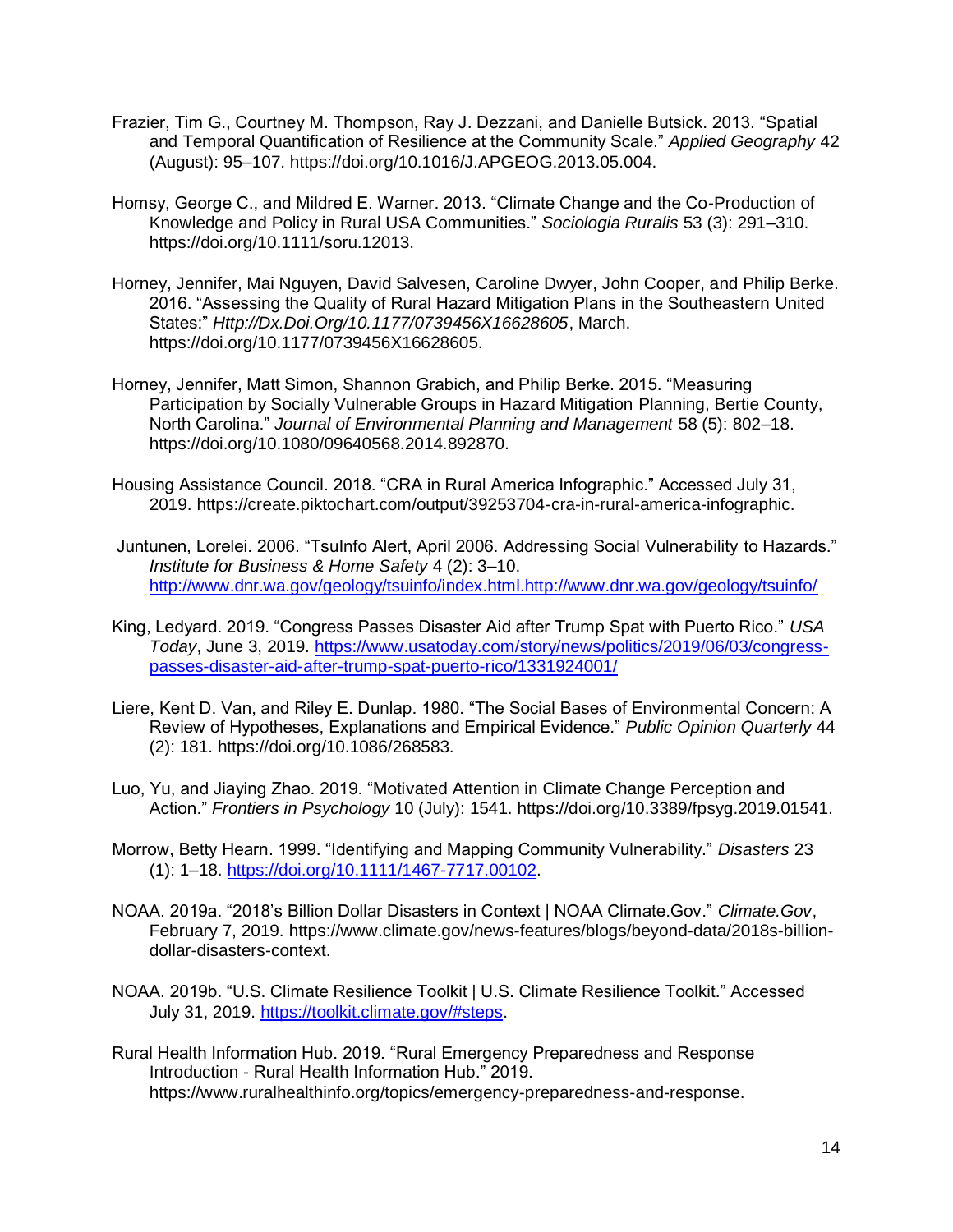United States House of Representatives. 2019. "Fact Sheet: Senate-Passed Supplemental Appropriations for Disaster Relief Act | House Committee on Appropriations." 2019. https://appropriations.house.gov/news/fact-sheets/senate-passed-supplementalappropriations-for-disaster-relief-act.

Whittaker, Matthew, Gary M. Segura, and Shaun Bowler. 2005. "Racial/Ethnic Group Attitudes toward Environmental Protection in California: Is 'Environmentalism' Still a White Phenomenon?" *Political Research Quarterly*. https://doi.org/10.1177/106591290505800306.